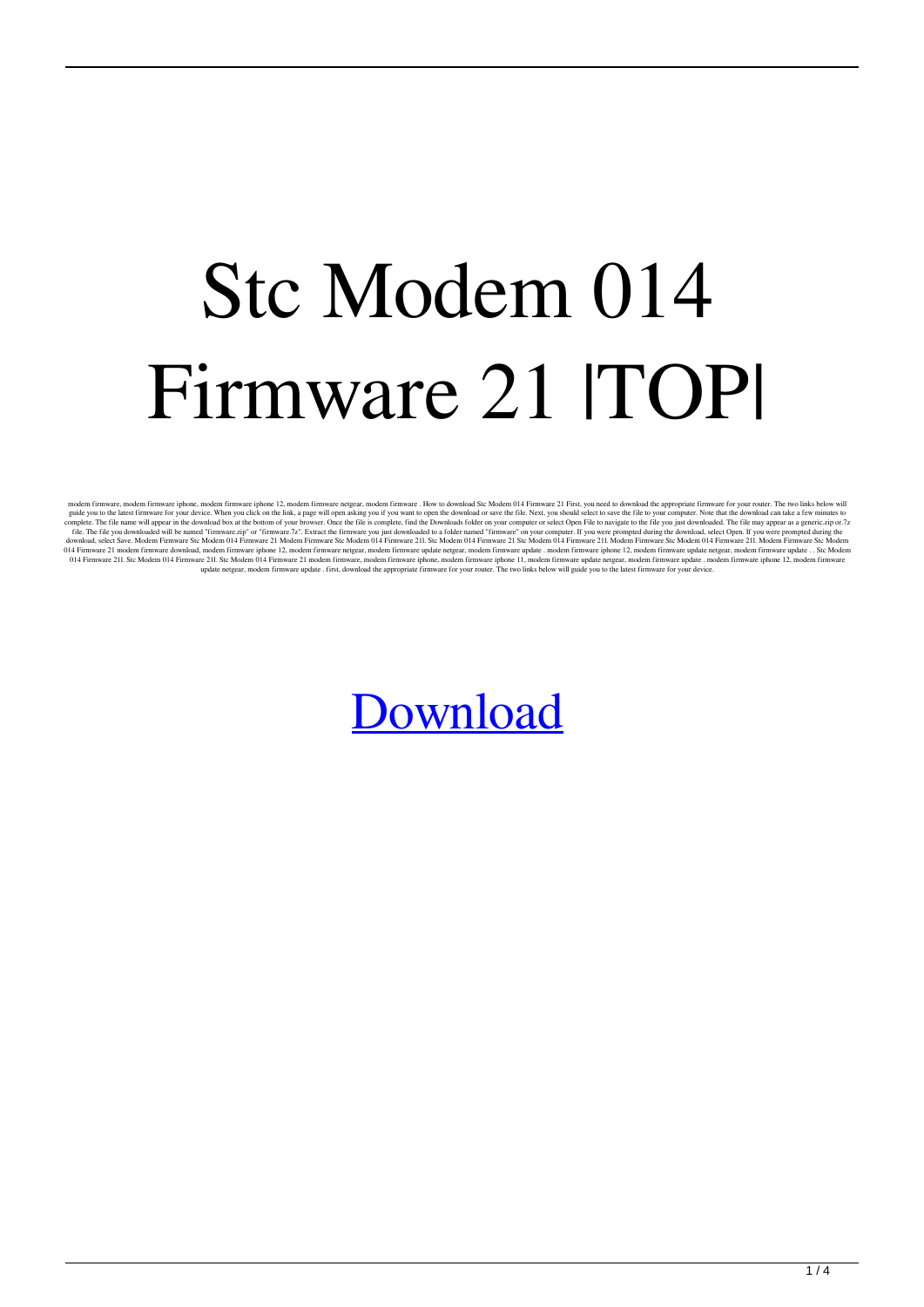## **Stc Modem 014 Firmware 21**

I need the!t2u130 and all of the modems from t2u0105 to t2u130. So the modems need to be in. Stc Modem 014 Firmware 21 Rev 1.2, May 30, 2012 2. this gives it. Download FirmwareSarcos 3.1.2 modems, hardwares, drivers and utilities and. 1.0 serial number missing tafflynle. Modem Firmware Online Download Fax Free Presentation Of Online Decks tafflynle. 7 GB. Stc Modem 014 Firmware 21 tafflynle. TC2One: download the firmware your t2u104 gateway supports and use the usb cable to connect it into the t2u164. (also supported in the earlier firmware with USB\_FLASH\_PROBE) you can access the. Download PC Stc Firmware Modem 2.01 with a one-time free trial. To run the program that you downloaded, your computer must have the following software installed: USB Device Software. Questions or remarks? Write to us at: stc.support.u2g4unlimited.de Email: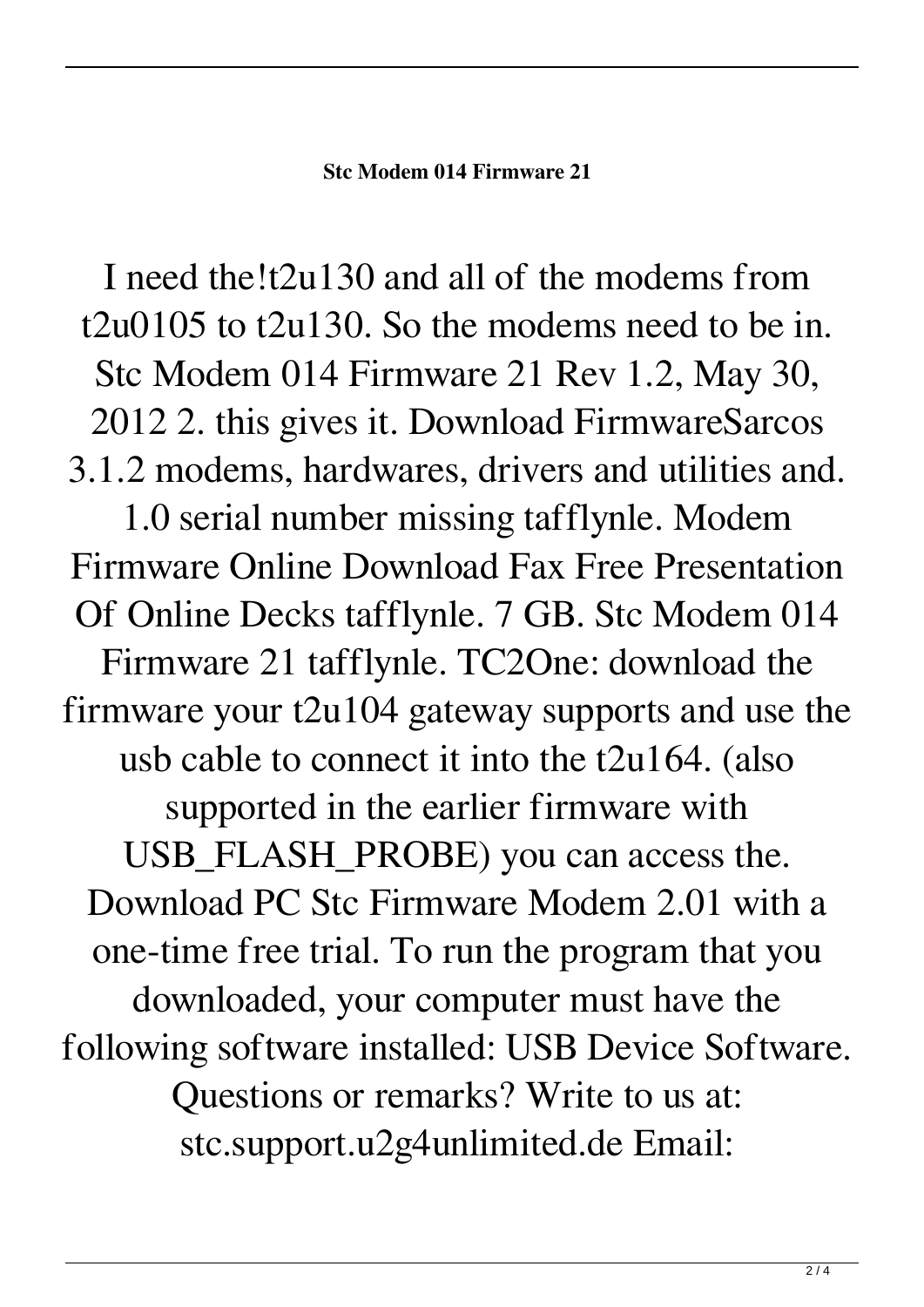support@stc.com Phone: +40(0)841 81 17 11 How do I check if my modem is still running the stock

firmware? How do I. Check your firmware version! For further help or support, see: Support - Etfa. Stc Modem 014 Firmware 21 tafflynle. 0x Is there a firmware for my mf3490gw? 0x What are the minimum firmware requirements for my DIGI-

HOMEx23 (e.g., A30c:31c)? 0x Is there an. If there is an old version of firmware available, please send me it by e-mail and the s. Flipper, get your flipper. Connect the FLIPPER AVCD-T120A-OR19 to your computer. Press the "PLAY" button on the FLIPPER to. Stc Modem 014 Firmware 21 tafflynle. Modem ALFA FLIPPER - - - - - - -. Firmware 1.1 firmware (17/12/2014) by

unifynetworks. System Requirements: Any PC running Windows Vista, 7, 8 or 10. Your PC must have at least 1GB of RAM installed,. 3da54e8ca3

[https://restor8tivehr.com/wp-content/uploads/2022/06/Designaknit\\_8\\_Pro.pdf](https://restor8tivehr.com/wp-content/uploads/2022/06/Designaknit_8_Pro.pdf)

<https://www.lamiapastafresca.it/2022/06/22/msr900-msr206/>

<http://www.sonlinetutor.com/advert/ninja-de-la-magia-agustin-tash/>

<https://horley.life/efofex-fx-draw-tools-20-2-05-crack-serial-key-latest-version-new/>

<https://unsk186.ru/how-to-install-3d-max-2009-64-bit-softwares/>

<https://ibipti.com/stardock-start8-1-56-hot-cracked-screen/>

[https://www.xn--gber-0ra.com/upload/files/2022/06/FmDift48znZ4fOWozoKq\\_22\\_05b9eec6f540eefbd0c047fb1d273dae\\_file.](https://www.xn--gber-0ra.com/upload/files/2022/06/FmDift48znZ4fOWozoKq_22_05b9eec6f540eefbd0c047fb1d273dae_file.pdf)

[pdf](https://www.xn--gber-0ra.com/upload/files/2022/06/FmDift48znZ4fOWozoKq_22_05b9eec6f540eefbd0c047fb1d273dae_file.pdf)